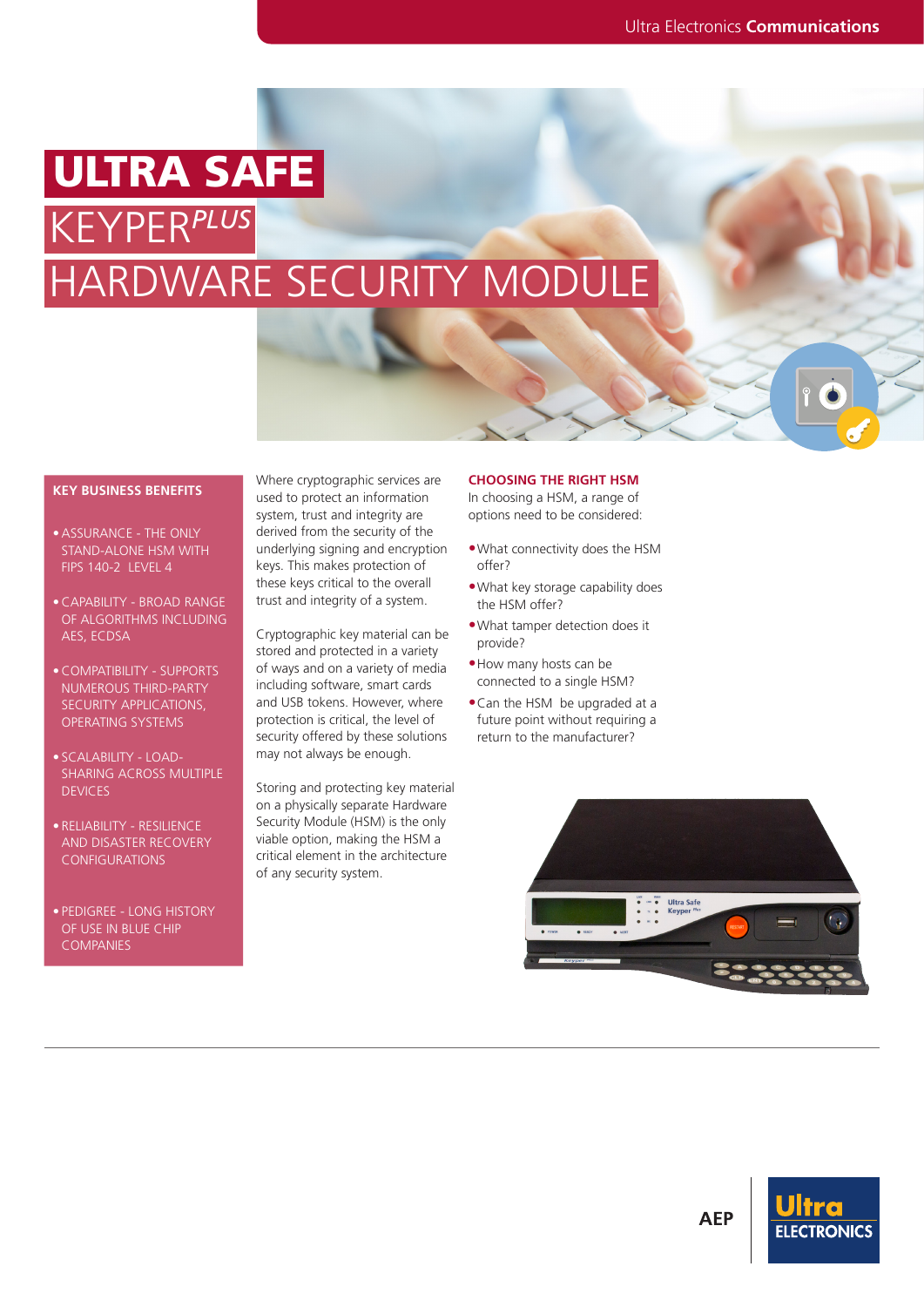

"Security is a critical factor for ICANN's DNSSEC deployment, AEP's Keyper HSM & FIPS Level 4 was an easy choice" - Richard Lamb,

## **APPLICABLE MARKETS**

- ENTERPRISE PKI, AUTHENTICATION & VPN
- REGISTRATION, CERTIFICATION & VALIDATION **AUTHORITIES**
- DIGITAL SIGNATURE EMAIL, DOC, CODE (SOFTWARE), FIRMWARE
- INTERNET DOMAIN NAME ORGANISATIONS, DNSSEC
- ONLINE CONTENT PROVIDERS
- ELECTRONIC GAMING COMPANIES

#### **KEYPER***PLUS***: THE ULTIMATE PROTECTION OF KEY MATERIAL**

Ultra Electronics AEP has designed the Keyper*Plus* range of HSMs to provide the ultimate level of protection for the most sensitive data and information systems. At the heart of Keyper*Plus* is AEP's revolutionary ACCE technology.

ACCE is the next generation flexible crypto platform that provides the highest level of assurance – FIPS 140-2, Level 4. Based on this core technology, AEP has built a product range to cater to the PKI, VPN and Internet security markets. The Keyper*Plus* HSM is ideally suited to businesses deploying a cryptographic system where the protection of cryptographic keys is a priority, for example, in organisations requiring certificate signing, code or document signing, bulk generation or ciphering of keys or data.

The Keyper*Plus* HSM is available in three models to suit differing requirements:

- •Keyper*Plus*
- •Keyper*Plus* 10 Key Licence
- •Keyper*Plus* Without ECC

#### **KEYPER***PLUS* **FEATURES AND BENEFITS**

- •Architecture Built using ACCE giving tamper protection to FIPS 140-2 Level 4
- •Design Integrated smart card reader, PIN entry and cryptographic processing
- •Fault Tolerance Supports resilient configurations
- •Availability Optional Redundant Power Module
- •Scalability Load balancing of multiple HSMs across multiple hosts
- •Choice of Interfaces PKCS#11, Microsoft CAPI/CNG, Java JCE/  $ICA$
- •Connectivity Ethernet connectivity offering greater scalability and flexibility
- •Manageability Local or remote management using Keyper Management Centre
- •Field Upgradable Upgrade firmware and algorithms in the field
- •Authenticated Use of Keys Optionally PIN activated
- •Operating Systems Linux, FreeBSD, Solaris and Windows

# **ORDERING INFORMATION**

| Product                                         | <b>Ordering Part Number</b> |
|-------------------------------------------------|-----------------------------|
| KeyperPlus                                      | KEY-PLS                     |
| Keyper <sup>Plus</sup> 10 Key Licence           | KEY-PLS-10                  |
| Keyper <sup>Plus</sup> Without ECC <sup>2</sup> | KEY-PLS-NE                  |

<sup>1</sup> Licensed for applications requiring a maximum of 10 private keys 2 ECDSA and ECDH algorithms not included (can be subequently soft-upgraded via license key)

## **OPTIONS & ACCESSORIES**

- •Keyper Load Balancer
- •Rack Mount Shelf
- •Redundant Power Module
- •Smart Cards
- •Training
- •Professional Services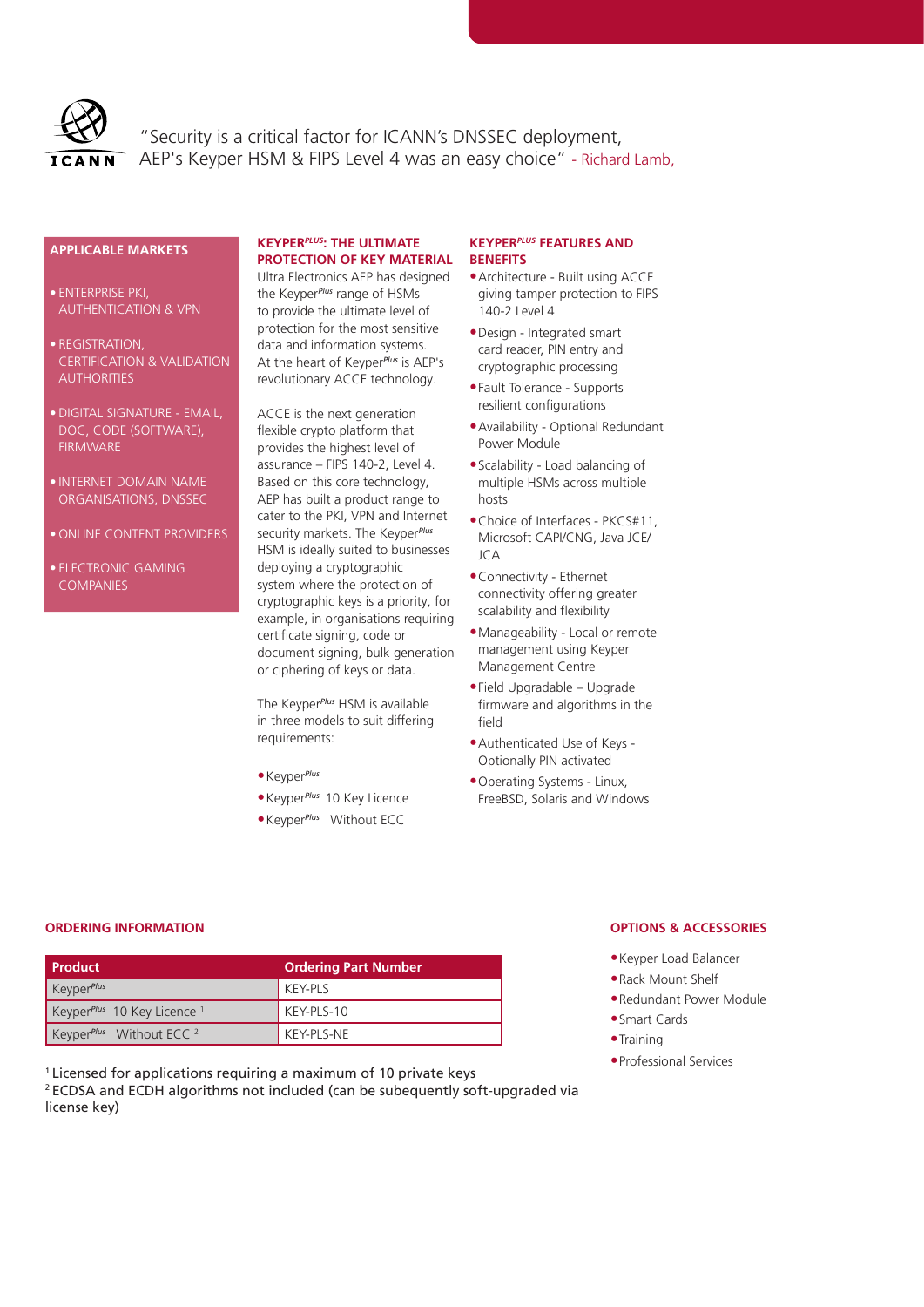## **TECHNICAL SPECIFICATIONS**

| <b>Product Dimensions</b>            | 223 x 51 x 244 mm                                                                                                                                                                                                                                                                                                      |
|--------------------------------------|------------------------------------------------------------------------------------------------------------------------------------------------------------------------------------------------------------------------------------------------------------------------------------------------------------------------|
| Power Requirements                   | 100 - 240VAC, 47-63 Hz (65VA)                                                                                                                                                                                                                                                                                          |
|                                      | Optional Redundant Power Module<br>Clean power feed required to avoid triggering tamper protection                                                                                                                                                                                                                     |
|                                      | . Built-in batteries for tamper protection when unpowered                                                                                                                                                                                                                                                              |
| <b>Batteries</b>                     | · Minimum life-expectancy 5 years at room temperature                                                                                                                                                                                                                                                                  |
| Cryptographic Functions and Services | • ECDSA curves:                                                                                                                                                                                                                                                                                                        |
| (firmware v3.0)                      | $-$ P192 $-$ P521                                                                                                                                                                                                                                                                                                      |
|                                      | - brainpoolP224r1 - P512r1                                                                                                                                                                                                                                                                                             |
|                                      | - brainpoolP224t1- P512t1                                                                                                                                                                                                                                                                                              |
|                                      | $-$ secp256 $k1$                                                                                                                                                                                                                                                                                                       |
|                                      | • ECDH curves:                                                                                                                                                                                                                                                                                                         |
|                                      | $-$ P192 $-$ P521                                                                                                                                                                                                                                                                                                      |
|                                      | - brainpoolP224r1 - P512r1                                                                                                                                                                                                                                                                                             |
|                                      | - brainpoolP224t1- P512t1                                                                                                                                                                                                                                                                                              |
|                                      | ·RSA: 1024 - 4096 bit key length                                                                                                                                                                                                                                                                                       |
|                                      | · DSA: 1024 bit key modulus                                                                                                                                                                                                                                                                                            |
|                                      | • AES: 128 - 256 bit key length                                                                                                                                                                                                                                                                                        |
|                                      | ·3DES: 168 bit key length                                                                                                                                                                                                                                                                                              |
|                                      | • SEED: 128 bit key length                                                                                                                                                                                                                                                                                             |
|                                      | · Hash: SHA-2, RIPEMD-160                                                                                                                                                                                                                                                                                              |
| Performance (key signing, using up   | • > 3,500 tps (RSA 1024)                                                                                                                                                                                                                                                                                               |
| to 8 connections)                    | • > 2,000 tps (RSA 2048)                                                                                                                                                                                                                                                                                               |
|                                      | • > 950 tps (ECDSA 256)                                                                                                                                                                                                                                                                                                |
| <b>Random Number Generation</b>      | Hardware random number generator with full entropy (FIPS 186-2 compliant)                                                                                                                                                                                                                                              |
| <b>Administrator Roles</b>           | • Security Officer                                                                                                                                                                                                                                                                                                     |
|                                      | • Crypto Officer                                                                                                                                                                                                                                                                                                       |
|                                      | • Operator                                                                                                                                                                                                                                                                                                             |
| Key Management                       | • Storage Master Key (SMK) import/export via smart cards in M of N components                                                                                                                                                                                                                                          |
|                                      | . Application Key import/export via smart card or USB protected with an internal Master Key                                                                                                                                                                                                                            |
| Key Protection                       | . Red Key Store: keys actively erased when a tamper is detected                                                                                                                                                                                                                                                        |
|                                      | . Black Key Store: large key store encrypted under the SMK                                                                                                                                                                                                                                                             |
| Key Storage                          | • 15,000 keys (any size)                                                                                                                                                                                                                                                                                               |
| Connectivity                         | . TCP/IPv4 and IPv6 over Ethernet at 10/100/1000 Mbps full/half duplex with auto-negotiation                                                                                                                                                                                                                           |
|                                      | . Up to 256 concurrent connections                                                                                                                                                                                                                                                                                     |
| Device Management                    | . Local or remote using Keyper Management Centre (remote management requires firmware v3.0 or<br>later)                                                                                                                                                                                                                |
| Crypto Module Certification          | . FIPS 140-2 Level 4 (cert. #2298) firmware v2.4                                                                                                                                                                                                                                                                       |
| Tamper Protection                    | • Sensitive data is encrypted under a master key that is zeroised if physical tampering, anomalous<br>voltages or unexpected temperature variations are detected, or if the batteries fail when the unit is<br>unpowered<br>. Units have tamper-evident seals and are supplied in serialised, tamper-evident packaging |
| <b>Operating Environment</b>         | • Operating temp: 5 to 40 °C (25 to 90% humidity, non-condensing)                                                                                                                                                                                                                                                      |
|                                      | • Storage temp: -15 to 65 °C                                                                                                                                                                                                                                                                                           |
|                                      | • Exceeding these limits will trigger the tamper protection                                                                                                                                                                                                                                                            |
| Host Software                        | · PKCS#11 Provider                                                                                                                                                                                                                                                                                                     |
|                                      | · MS-CAPI Provider                                                                                                                                                                                                                                                                                                     |
|                                      | · MS-CNG Provider                                                                                                                                                                                                                                                                                                      |
|                                      | • Keyper Load Balancer (optional)                                                                                                                                                                                                                                                                                      |
|                                      |                                                                                                                                                                                                                                                                                                                        |